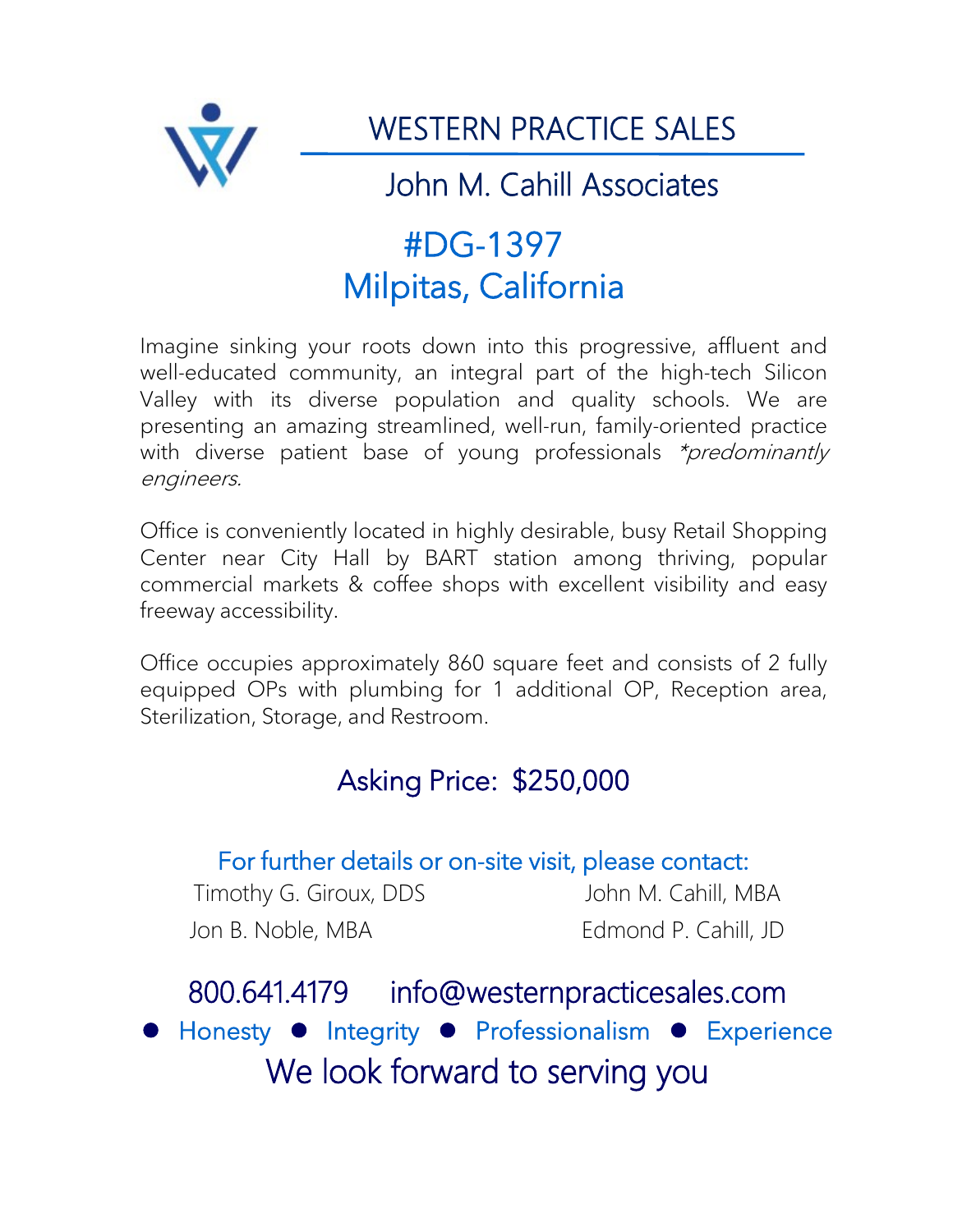#### # DG-1397 WESTERN PRACTICE SALES / JOHN CAHILL ASSOCIATES \$250,000

#### PRACTICE INFORMATION SHEET

| <b>OFFICE OPERATION INFORMATION</b>                                                                                                                                                                                           |                                                           |               |                     |                        |                      |                      |         |
|-------------------------------------------------------------------------------------------------------------------------------------------------------------------------------------------------------------------------------|-----------------------------------------------------------|---------------|---------------------|------------------------|----------------------|----------------------|---------|
|                                                                                                                                                                                                                               | <b>SUN</b>                                                | <b>MON</b>    | TUE                 | WED                    | <b>THUR</b>          | FRI                  | SAT     |
| Office Hours                                                                                                                                                                                                                  |                                                           |               | $10 - 6$            | $10 - 6$               | $10 - 6$             |                      | $9 - 5$ |
| Doctor's Hours                                                                                                                                                                                                                |                                                           |               | $10 - 6$            | $10 - 6$               | $10 - 6$             |                      | $9 - 5$ |
| Type of Practice:<br>General<br>Reason for Selling:<br>Deceased                                                                                                                                                               |                                                           |               |                     |                        |                      |                      |         |
| Years established:                                                                                                                                                                                                            | $\sim$ 20+ yrs<br>Days worked in 2020:<br>$\sim$ 120 days |               |                     |                        |                      |                      |         |
| *Office closed due to Covid from March - June 2020<br>Days worked in 2021:<br>$\sim$ 175 days                                                                                                                                 |                                                           |               |                     |                        |                      |                      |         |
| <b>OFFICE SPACE &amp; LEASE INFORMATION</b>                                                                                                                                                                                   |                                                           |               |                     |                        |                      |                      |         |
| N/A<br>Is the building/suite owned?<br>No.<br>Is building available for purchase?                                                                                                                                             |                                                           |               |                     |                        |                      |                      |         |
| Is the space leased?                                                                                                                                                                                                          | Yes                                                       |               | Is lease renewable? | Yes                    | Is lease assignable? |                      | Yes     |
| Term of Lease:<br>10 yrs w/ 5-yr options<br>February 2025<br>Expiration date:                                                                                                                                                 |                                                           |               |                     |                        |                      |                      |         |
| N/A<br>Do you share space with another dentist?                                                                                                                                                                               |                                                           |               |                     |                        |                      |                      |         |
| Rent per month<br>\$3,100.00/month<br>Common area, maintenance fees /taxes included?<br><b>No</b>                                                                                                                             |                                                           |               |                     |                        |                      |                      |         |
| If not included, current amount paid?<br>\$400.00/month<br>Are utilities included?                                                                                                                                            |                                                           |               |                     |                        |                      |                      |         |
| <b>Below Market</b><br>Is the rent considered above, below or at fair market value?                                                                                                                                           |                                                           |               |                     |                        |                      |                      |         |
| Type of Building:                                                                                                                                                                                                             | Condo                                                     |               | Free-standing       | Professional           |                      | <b>Retail Center</b> | Yes     |
| Office Square footage:                                                                                                                                                                                                        | $\sim$ 860 sf                                             |               | Carpet?             | <b>No</b>              | Air conditioning?    |                      | Yes     |
| $\overline{2}$<br>Plumbed for additional OPs?<br>Yes, 1 additional<br>Number of fully equipped OPs:                                                                                                                           |                                                           |               |                     |                        |                      |                      |         |
| Reception area: Yes                                                                                                                                                                                                           | Dark room:                                                | No.           |                     | Doctor's office:       | No.                  | Lab:                 | No      |
| Business office:<br>No                                                                                                                                                                                                        | Restrooms:                                                | Yes           |                     | Sterilization:         | Yes                  | Storage:             | Yes     |
| Digital X-ray:<br>Yes                                                                                                                                                                                                         | Cerec:                                                    | Yes<br>Laser: | Yes                 | Intra-oral Camera: Yes |                      | 3D Imager:           | Yes     |
| Description of office building, Location and<br>Attractive, busy Retail Shopping Center on busy, well-traveled<br>attributes of practice (a brief description):<br>thoroughfare with easy accessibility to 680 & 880 Freeways |                                                           |               |                     |                        |                      |                      |         |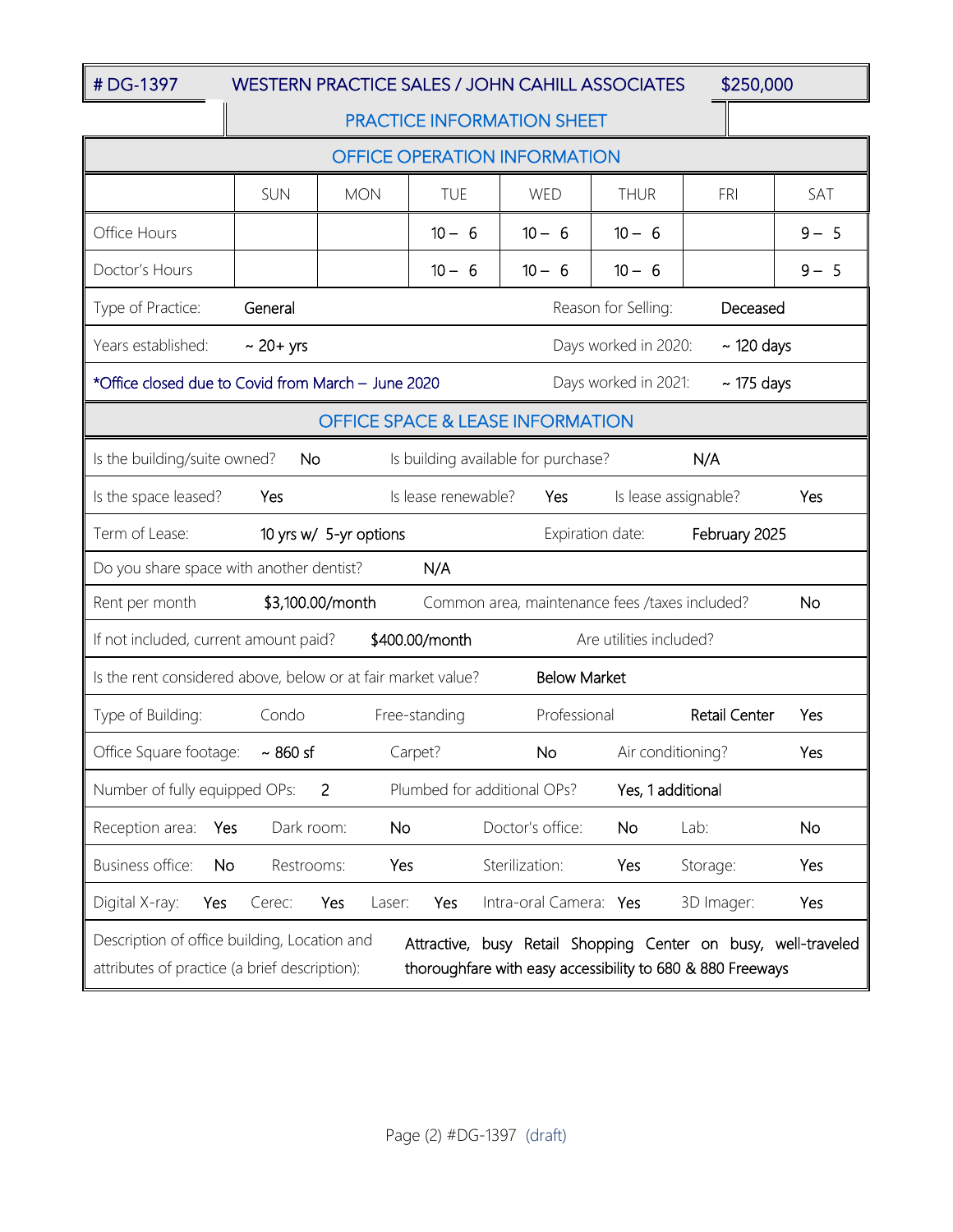| <b>PATIENT DEMOGRAPHICS</b>                                                                                                                                                                                                                                                                                                                                                                                                                                                                                                                                                                                                   |                         |           |              |                |                 |              |
|-------------------------------------------------------------------------------------------------------------------------------------------------------------------------------------------------------------------------------------------------------------------------------------------------------------------------------------------------------------------------------------------------------------------------------------------------------------------------------------------------------------------------------------------------------------------------------------------------------------------------------|-------------------------|-----------|--------------|----------------|-----------------|--------------|
| Breakdown of Service/Procedures as a percentage of Collections:                                                                                                                                                                                                                                                                                                                                                                                                                                                                                                                                                               |                         |           |              |                |                 |              |
| $9^{\circ}$<br>Preventative/Hygiene                                                                                                                                                                                                                                                                                                                                                                                                                                                                                                                                                                                           | Diagnostic              | 26        | Adjunctive   | $\mathbf{2}$   | Dentures        | $\mathbf{2}$ |
| <b>General Operative</b><br>16                                                                                                                                                                                                                                                                                                                                                                                                                                                                                                                                                                                                | Endo<br>$\sim$ $\sim$ 1 |           | Ortho/TMJ    | 15             | Perio           | 15           |
| Oral Surgery<br>$\overline{2}$                                                                                                                                                                                                                                                                                                                                                                                                                                                                                                                                                                                                | Cosmetic                |           | Crown/Bridge | $\overline{7}$ | Implant Surgery | 5            |
| What services/procedures are referred out? (i.e. Oral Surgery, Endo, Perio, Ortho, Pedo)                                                                                                                                                                                                                                                                                                                                                                                                                                                                                                                                      |                         |           |              |                |                 |              |
| Refer Complex Oral Surgery, Endo                                                                                                                                                                                                                                                                                                                                                                                                                                                                                                                                                                                              |                         |           |              |                |                 |              |
| Type of patients as a percentage of Collections:<br>Private Pay 3 Insurance/PPO 97 Denti-Cal Capitation (HMO) Denti - Capitation (HMO)                                                                                                                                                                                                                                                                                                                                                                                                                                                                                        |                         |           |              |                |                 |              |
| Are you a Delta Provider? Premier Only Y Premier + PPO _____                                                                                                                                                                                                                                                                                                                                                                                                                                                                                                                                                                  |                         |           |              |                |                 |              |
| *Delta Premier: Dentists enrolling for the first time in the Premier Network are also being required to enroll in the PPO network. The<br>requirement to sign with both networks will result in treatment provided to those Delta PPO patients within the practice being<br>reimbursed at the PPO level, without the ability to balance bill those patients to Premier rates. This could result in a reduction in the<br>practice collections that could lower the buyer's projected income depending on the amount of Delta DPO patients in the practice who<br>have actually paid the difference between the fee schedules. |                         |           |              |                |                 |              |
| Does your practice participate in "Care Credit"?<br><b>No</b>                                                                                                                                                                                                                                                                                                                                                                                                                                                                                                                                                                 |                         |           |              |                |                 |              |
| List Preferred Provider, Health Care Provider and Capitation Plans now in place:                                                                                                                                                                                                                                                                                                                                                                                                                                                                                                                                              |                         |           |              |                |                 |              |
| Number to be defined by Buyer's Due Diligence Process*<br>Estimated Number of Active Patient Files:                                                                                                                                                                                                                                                                                                                                                                                                                                                                                                                           |                         |           |              |                |                 |              |
| *SELLER IN NO WAY WARRANTS THE EXACT ACCURACY OF PATIENT FILES. IT IS THE BUYER'S RESPONSIBILITY TO DEFINE AND VERIFY<br>ACTIVE PATIENT FILES WITH A CHART REVIEW.  PRACTICE VALUE IS PREDOMINANTLY DETERMINED BY SELLER'S COLLECTIONS. SELLER'S<br>COLLECTIONS CAN BE INDICATIVE OF THE NUMBER OF ACTIVE PATIENTS AND TYPE OF PROCEDURES PERFORMED.                                                                                                                                                                                                                                                                          |                         |           |              |                |                 |              |
| Average number of New Patients per month for past 12 months:<br>$~\sim 5$                                                                                                                                                                                                                                                                                                                                                                                                                                                                                                                                                     |                         |           |              |                |                 |              |
| Average number of patients per day?                                                                                                                                                                                                                                                                                                                                                                                                                                                                                                                                                                                           |                         |           | Per-Doctor:  |                |                 |              |
| Average age of patients:<br>Full Family Range: young professionals and engineers                                                                                                                                                                                                                                                                                                                                                                                                                                                                                                                                              |                         |           |              |                |                 |              |
| Does the office have Nitrous Oxide?                                                                                                                                                                                                                                                                                                                                                                                                                                                                                                                                                                                           | <b>No</b>               |           |              |                |                 |              |
| Type of recall system used?<br>Follow-up Reminders                                                                                                                                                                                                                                                                                                                                                                                                                                                                                                                                                                            |                         |           |              |                |                 |              |
| Number of recalls per month?<br>$~10 - 45$                                                                                                                                                                                                                                                                                                                                                                                                                                                                                                                                                                                    |                         |           |              |                |                 |              |
| Types of Advertising:                                                                                                                                                                                                                                                                                                                                                                                                                                                                                                                                                                                                         | Print Ad:<br>N/A        | Facebook: | N/A          | Yelp:          | N/A<br>Other:   | N/A          |
| *Advertising contracts will be the responsibility of the Buyer after transition                                                                                                                                                                                                                                                                                                                                                                                                                                                                                                                                               |                         |           |              |                |                 |              |
| What types of Practice Promotions?                                                                                                                                                                                                                                                                                                                                                                                                                                                                                                                                                                                            | Referrals               |           |              |                |                 |              |